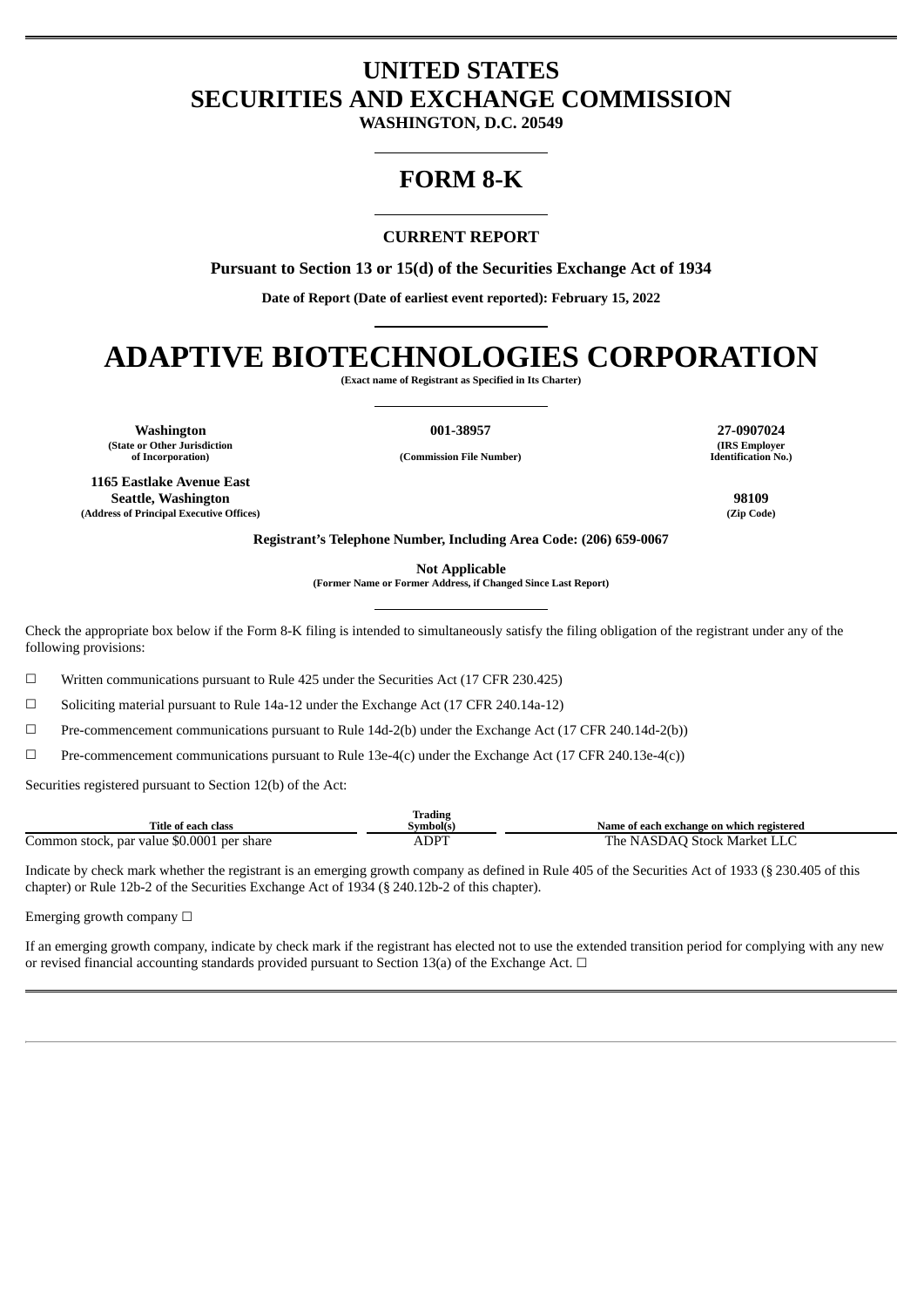#### **Item 2.02 Results of Operations and Financial Condition.**

On February 15, 2022, Adaptive Biotechnologies Corporation (the "*Company*") issued a press release regarding the Company's financial results for the quarter and fiscal year ended December 31, 2021. A copy of the press release is attached as Exhibit 99.1 and incorporated herein by reference.

The information in this Item 2.02 and the press release attached as Exhibit 99.1 hereto shall not be deemed to be "filed" for purposes of Section 18 of the Securities Exchange Act of 1934, as amended (the "*Exchange Act*"), nor shall such information be deemed incorporated by reference in any filing under the Securities Act of 1933, as amended, or the Exchange Act, except as shall be expressly set forth by specific reference in such filing.

#### Item 5.02 Departure of Directors or Certain Officers; Election of Directors; Appointment of Certain Officers; Compensatory Arrangements **of Certain Officers.**

As previously announced, the Company's Chief Financial Officer, Mr. Chad Cohen, is resigning effective February 15, 2022, upon the filing of the Company's Annual Report on Form 10-K for the year ended December 31, 2021. On February 15, 2022, the Board of Directors of the Company appointed Mr. Kyle Piskel, the Company's Principal Accounting Officer, as interim Chief Financial Officer effective concurrent with Mr. Cohen's resignation, and Mr. Piskel will serve as the Company's principal financial officer.

Mr. Piskel's biographical details are included in the Company's Current Report on Form 8-K, filed on November 3, 2021, which are incorporated herein by reference.

#### **Item 9.01 Financial Statements and Exhibits.**

(d) Exhibits.

| Exhibit<br>Number | Description                                                                 |
|-------------------|-----------------------------------------------------------------------------|
| 99.1              | Press Release dated February 15, 2022                                       |
| 104               | Cover Page Interactive Data File (embedded within the Inline XBRL document) |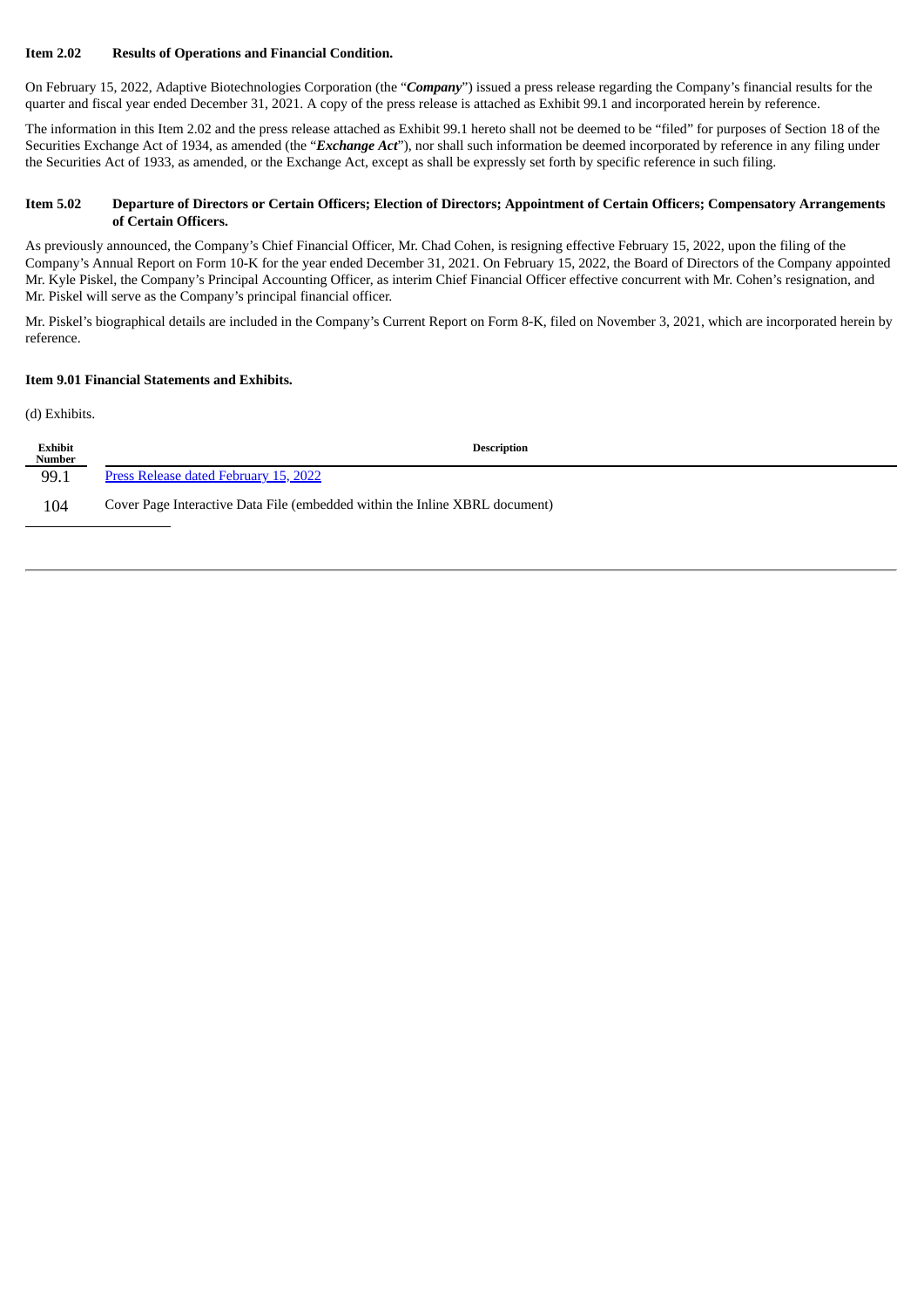#### **SIGNATURES**

Pursuant to the requirements of the Securities Exchange Act of 1934, the registrant has duly caused this report to be signed on its behalf by the undersigned thereunto duly authorized.

# **Adaptive Biotechnologies Corporation**

Date: February 15, 2022 By:/s/ Chad Cohen

Chad Cohen Chief Financial Officer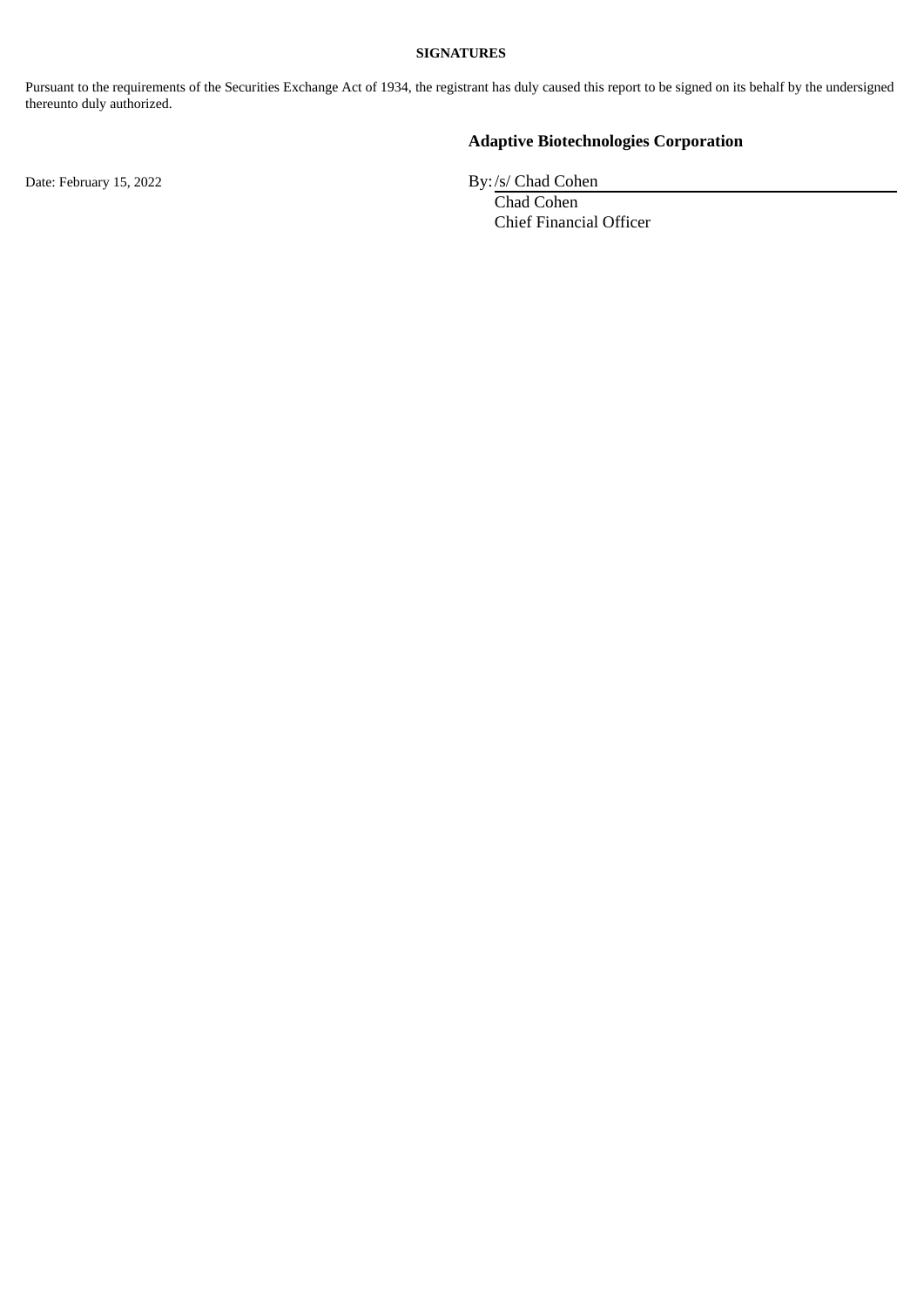<span id="page-3-0"></span>

#### **Adaptive Biotechnologies Reports Fourth Quarter and Full Year 2021 Financial Results**

**SEATTLE, Feb. 15, 2022 (GLOBE NEWSWIRE)** – Adaptive Biotechnologies Corporation ("Adaptive Biotechnologies") (Nasdaq: ADPT), a commercial stage biotechnology company that aims to translate the genetics of the adaptive immune system into clinical products to diagnose and treat disease, today reported financial results for the fourth quarter and full year ended December 31, 2021.

"We finished the year strong with revenue increasing 57% year over year, driven by growth in both our sequencing and development revenue categories," said Chad Robins, chief executive officer and co-founder of Adaptive Biotechnologies. "As we move into 2022, I am encouraged by the momentum and the multiple shots on goal across our businesses, which could positively inflect the trajectory of the company."

#### **Recent Highlights**

- Revenue of \$37.9 million for the fourth quarter and \$154.3 million for the full year of 2021, representing a 26% increase and 57% increase, respectively, over the corresponding periods in 2020.
- clonoSEQ clinical sequencing volume increased 41% to 6,356 clinical tests delivered in the fourth quarter of 2021, compared to the fourth quarter of 2020 and ended the year with 22,516 clinical tests delivered, up 48% versus 2020.
- Recognized \$10.0 million in MRD regulatory milestones resulting from pharmaceutical partners who used data from our MRD assay to support their respective drug approvals.
- Genentech selected TCR candidate targeting a shared cancer neoantigen to progress as a potential therapeutic product candidate.
- Received Emergency Use Authorization (EUA) from FDA for T-Detect™ COVID to confirm recent or prior COVID-19 infection with over 30,000 tests ordered.
- Confirmed T-Detect signals in Crohn's disease and Multiple Sclerosis and identified signals in Ulcerative Colitis and Rheumatoid Arthritis.

#### **Fourth Quarter 2021 Financial Results**

Revenue was \$37.9 million for the quarter ended December 31, 2021, representing a 26% increase from the fourth quarter in the prior year. Sequencing revenue was \$23.1 million for the quarter, representing an 81% increase from the fourth quarter in the prior year. Development revenue was \$14.9 million for the quarter, representing a 15% decrease from the fourth quarter in the prior year.

Operating expenses were \$99.5 million for the fourth quarter of 2021, compared to \$74.4 million in the fourth quarter of the prior year, representing an increase of 34%.

Net loss was \$61.4 million for the fourth quarter of 2021, compared to \$44.6 million for the same period in 2020.

Adjusted EBITDA (non-GAAP) was a loss of \$44.9 million for the fourth quarter of 2021, compared to a loss of \$34.6 million for the fourth quarter of the prior year.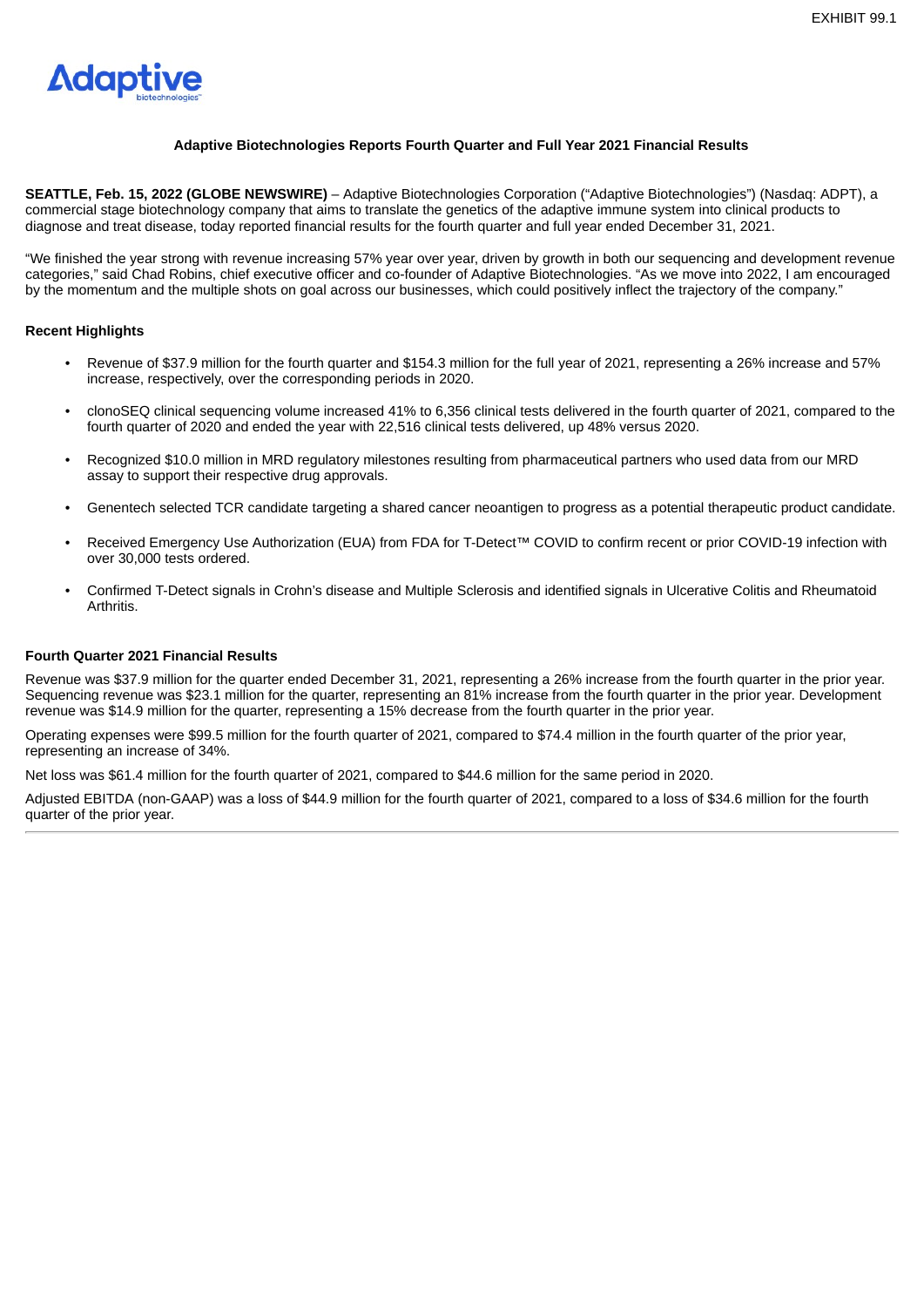#### **Full Year 2021 Financial Results**

Revenue was \$154.3 million for the year ended December 31, 2021, representing a 57% increase from the prior year. Sequencing revenue was \$78.9 million in 2021, representing a 90% increase from 2020. Development revenue was \$75.4 million in 2021, representing a 32% increase from the prior year.

Operating expenses for 2021 were \$363.3 million, compared to \$251.2 million for 2020, representing an increase of 45%.

Net loss was \$207.3 million in 2021, compared to \$146.2 million in 2020.

Adjusted EBITDA (non-GAAP) was a loss of \$151.7 million for 2021, compared to a loss of \$119.6 million in the prior year.

Cash, cash equivalents and marketable securities was \$570.2 million as of December 31, 2021.

#### **2022 Financial Guidance**

Management will provide the 2022 outlook during the conference call scheduled to discuss the 2021 financial results.

#### **Webcast and Conference Call Information**

Adaptive Biotechnologies will host a conference call to discuss its fourth quarter and full year 2021 financial results after market close on Tuesday, February 15, 2022 at 4:30 PM Eastern Time. The conference call can be accessed at http://investors.adaptivebiotech.com. The webcast will be archived and available for replay at least 90 days after the event.

#### **About Adaptive Biotechnologies**

Adaptive Biotechnologies ("we" or "our") is a commercial-stage biotechnology company focused on harnessing the inherent biology of the adaptive immune system to transform the diagnosis and treatment of disease. We believe the adaptive immune system is nature's most finely tuned diagnostic and therapeutic for most diseases, but the inability to decode it has prevented the medical community from fully leveraging its capabilities. Our proprietary immune medicine platform reveals and translates the massive genetics of the adaptive immune system with scale, precision and speed to develop products in life sciences research, clinical diagnostics and drug discovery. We have three commercial products and a robust clinical pipeline to diagnose, monitor and enable the treatment of diseases such as cancer, autoimmune disorders, and infectious diseases. Our goal is to develop and commercialize immune-driven clinical products tailored to each individual patient.

#### **Forward-Looking Statements**

This press release contains forward-looking statements that are based on management's beliefs and assumptions and on information currently available to management. All statements contained in this release other than statements of historical fact are forward-looking statements, including statements regarding our ability to develop, commercialize and achieve market acceptance of our current and planned products and services, our research and development efforts and other matters regarding our business strategies, use of capital, results of operations and financial position and plans and objectives for future operations.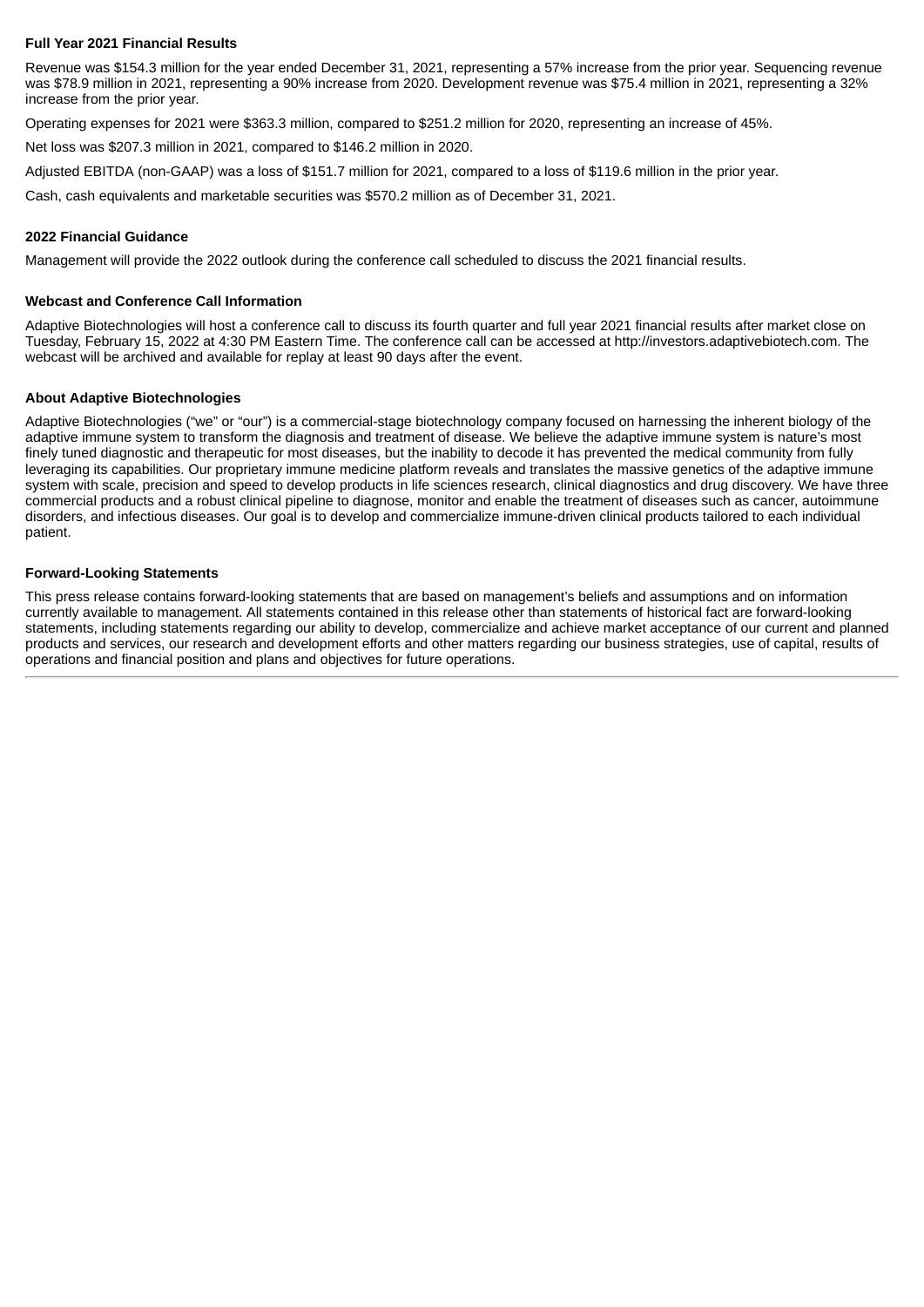In some cases, you can identify forward-looking statements by the words "may," "will," "could," "would," "should," "expect," "intend," "plan," "anticipate," "believe," "estimate," "predict," "project," "potential," "continue," "ongoing" or the negative of these terms or other comparable terminology, although not all forward-looking statements contain these words. These statements involve risks, uncertainties and other factors that may cause actual results, levels of activity, performance or achievements to be materially different from the information expressed or implied by these forward-looking statements. These risks, uncertainties and other factors are described under "Risk Factors," "Management's Discussion and Analysis of Financial Condition and Results of Operations" and elsewhere in the documents we file with the Securities and Exchange Commission from time to time. We caution you that forward-looking statements are based on a combination of facts and factors currently known by us and our projections of the future, about which we cannot be certain. As a result, the forward-looking statements may not prove to be accurate. The forward-looking statements in this press release represent our views as of the date hereof. We undertake no obligation to update any forward-looking statements for any reason, except as required by law.

#### **Use of Non-GAAP Financial Measure**

To supplement our unaudited consolidated statements of operations and unaudited consolidated balance sheets, which are prepared in conformity with generally accepted accounting principles in the United States of America ("GAAP"), this press release also includes references to unaudited Adjusted EBITDA, which is a non-GAAP financial measure that we define as net loss attributable to Adaptive Biotechnologies Corporation adjusted for interest and other income, net, income tax (expense) benefit, depreciation and amortization and share-based compensation expenses. We have provided a reconciliation of net loss attributable to Adaptive Biotechnologies Corporation, the most directly comparable GAAP financial measure, to Adjusted EBITDA at the end of this press release.

Management uses Adjusted EBITDA to evaluate the financial performance of our business and the effectiveness of our business strategies. We present Adjusted EBITDA because we believe it is frequently used by analysts, investors and other interested parties to evaluate companies in our industry and it facilitates comparisons on a consistent basis across reporting periods. Further, we believe it is helpful in highlighting trends in our operating results because it excludes items that are not indicative of our core operating performance.

Adjusted EBITDA has limitations as an analytical tool and you should not consider it in isolation or as a substitute for analysis of our results as reported under GAAP. We may in the future incur expenses similar to the adjustments in the presentation of Adjusted EBITDA. In particular, we expect to incur meaningful share-based compensation expense in the future. Other limitations include that Adjusted EBITDA does not reflect:

- all expenditures or future requirements for capital expenditures or contractual commitments;
- changes in our working capital needs:
- income tax (expense) benefit, which may be a necessary element of our costs and ability to operate;
- the costs of replacing the assets being depreciated and amortized, which will often have to be replaced in the future;
- the non-cash component of employee compensation expense; and
- the impact of earnings or charges resulting from matters we consider not to be reflective, on a recurring basis, of our ongoing operations.

In addition, Adjusted EBITDA may not be comparable to similarly titled measures used by other companies in our industry or across different industries.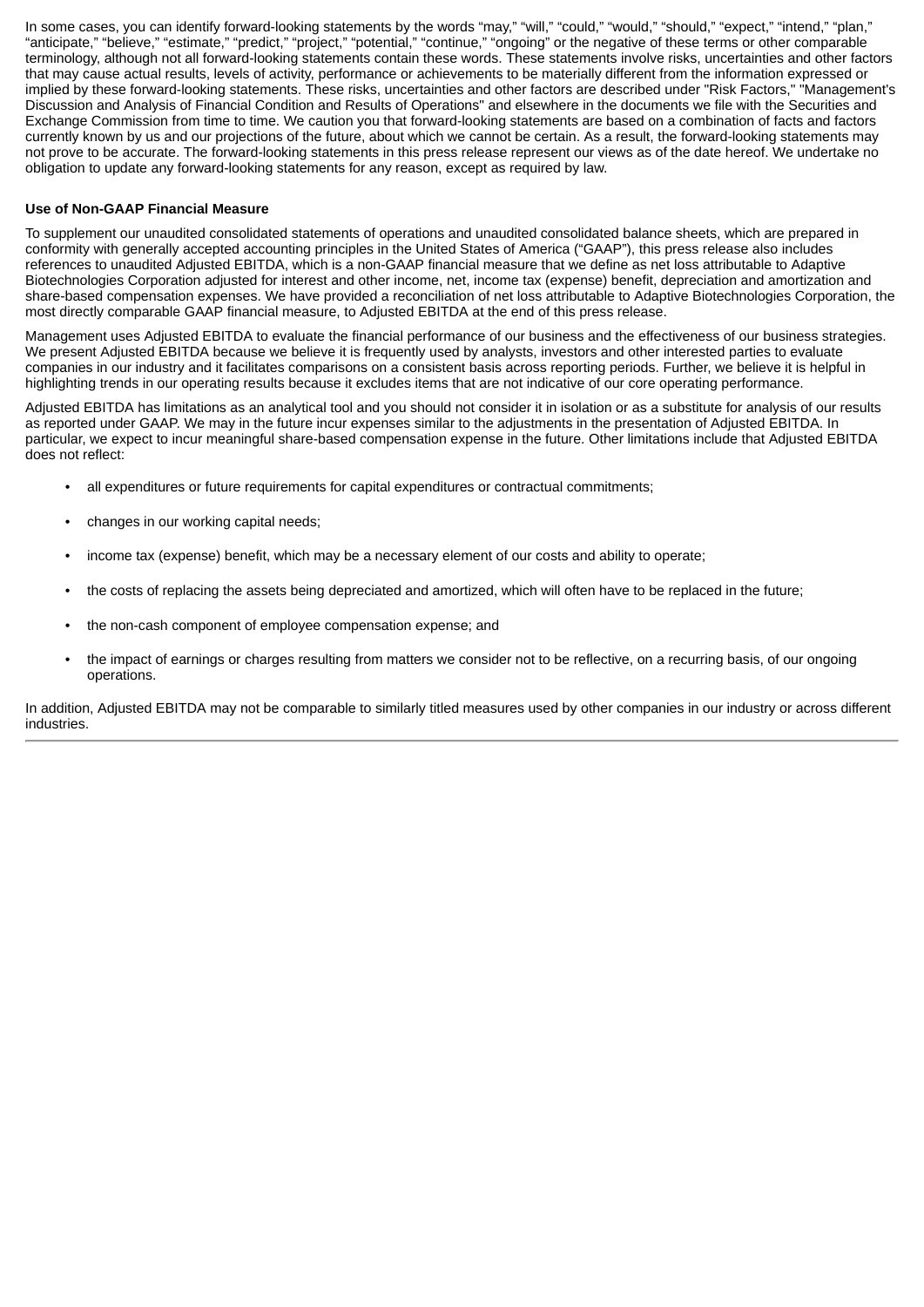#### **ADAPTIVE MEDIA**

Laura Cooper 205-908-5603 media@adaptivebiotech.com

## **ADAPTIVE INVESTORS**

Karina Calzadilla, Vice President, Investor Relations 201-396-1687 Carrie Mendivil, Gilmartin Group investors@adaptivebiotech.com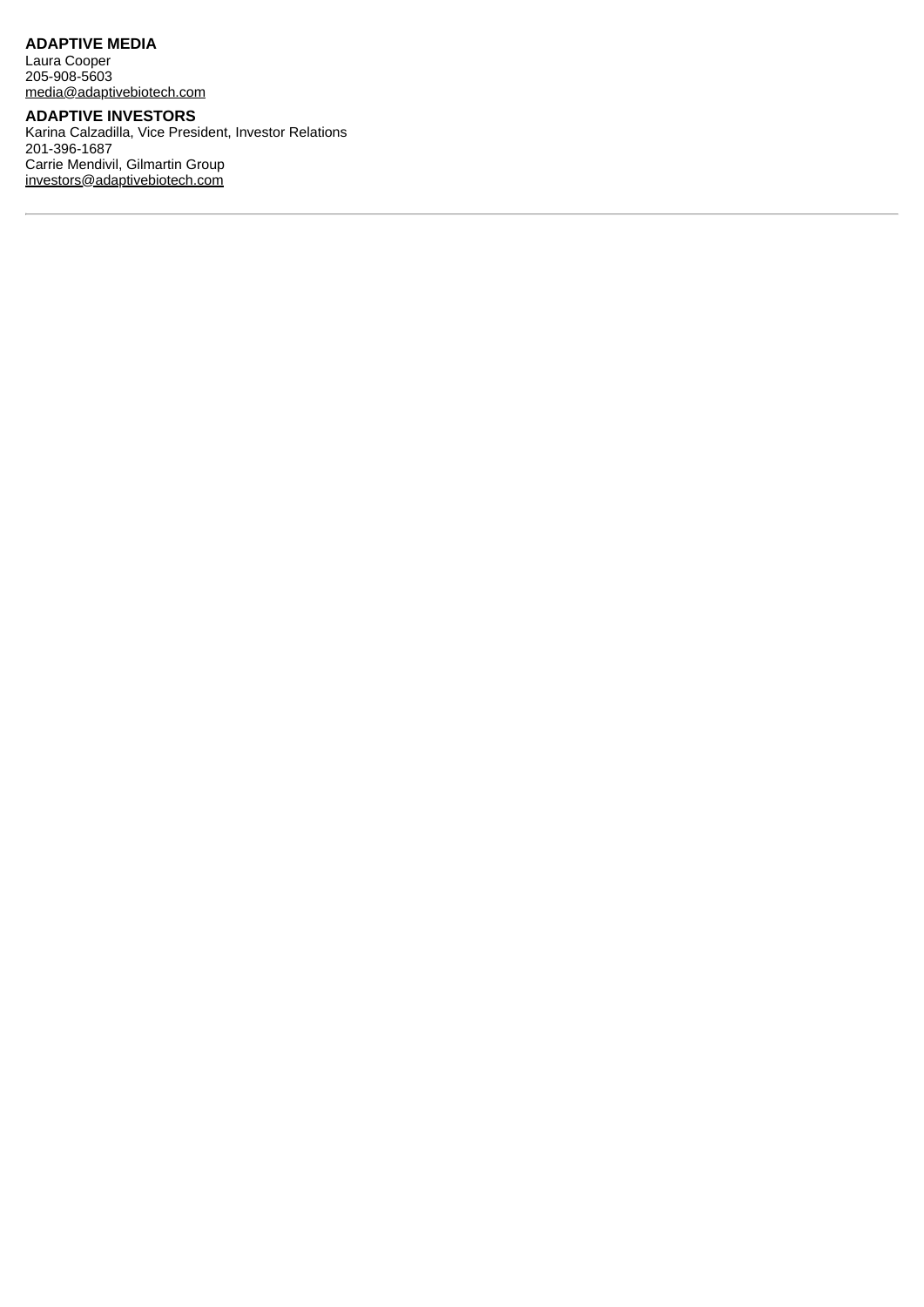#### **Adaptive Biotechnologies** Consolidated Statements of Operations (in thousands, except share and per share amounts) (unaudited)

|                                                                                                                                                                | Three Months Ended December 31, |             |     |             | <b>Year Ended December 31,</b> |             |    |             |
|----------------------------------------------------------------------------------------------------------------------------------------------------------------|---------------------------------|-------------|-----|-------------|--------------------------------|-------------|----|-------------|
|                                                                                                                                                                |                                 | 2021        |     | 2020        |                                | 2021        |    | 2020        |
| <b>Revenue</b>                                                                                                                                                 |                                 |             |     |             |                                |             |    |             |
| Sequencing revenue                                                                                                                                             | \$                              | 23,061      | \$  | 12,709      | \$                             | 78,896      | \$ | 41,439      |
| Development revenue                                                                                                                                            |                                 | 14,869      |     | 17,476      |                                | 75,448      |    | 56,943      |
| Total revenue                                                                                                                                                  |                                 | 37,930      |     | 30,185      |                                | 154,344     |    | 98,382      |
| <b>Operating expenses</b>                                                                                                                                      |                                 |             |     |             |                                |             |    |             |
| Cost of revenue                                                                                                                                                |                                 | 14,356      |     | 6,222       |                                | 49,301      |    | 22,530      |
| Research and development                                                                                                                                       |                                 | 34,699      |     | 35,831      |                                | 142,343     |    | 116,072     |
| Sales and marketing                                                                                                                                            |                                 | 26,696      |     | 18,545      |                                | 95,465      |    | 61,358      |
| General and administrative                                                                                                                                     |                                 | 23,346      |     | 13,398      |                                | 74,502      |    | 49,536      |
| Amortization of intangible assets                                                                                                                              |                                 | 429         |     | 428         |                                | 1,699       |    | 1,703       |
| Total operating expenses                                                                                                                                       |                                 | 99,526      |     | 74,424      |                                | 363,310     |    | 251,199     |
| Loss from operations                                                                                                                                           |                                 | (61, 596)   |     | (44, 239)   |                                | (208, 966)  |    | (152, 817)  |
| Interest and other income, net                                                                                                                                 |                                 | 239         |     | 785         |                                | 1,668       |    | 6,590       |
| Income tax expense                                                                                                                                             |                                 |             |     | (1, 116)    |                                |             |    |             |
| Net loss                                                                                                                                                       |                                 | (61, 357)   |     | (44,570)    |                                | (207, 298)  |    | (146, 227)  |
| Add: Net (income) loss attributable to noncontrolling interest                                                                                                 |                                 | (76)        |     |             |                                | 19          |    |             |
| Net loss attributable to Adaptive Biotechnologies Corporation                                                                                                  | \$                              | (61, 433)   | \$  | (44, 570)   | \$                             | (207, 279)  | \$ | (146, 227)  |
| Net loss per share attributable to Adaptive Biotechnologies<br>Corporation common shareholders, basic and diluted                                              |                                 | (0.43)      | \$. | (0.33)      | S                              | (1.48)      |    | (1.11)      |
| Weighted-average shares used in computing net loss per share<br>attributable to Adaptive Biotechnologies Corporation common<br>shareholders, basic and diluted |                                 | 141,228,918 |     | 136,954,148 |                                | 140,354,915 |    | 131,216,468 |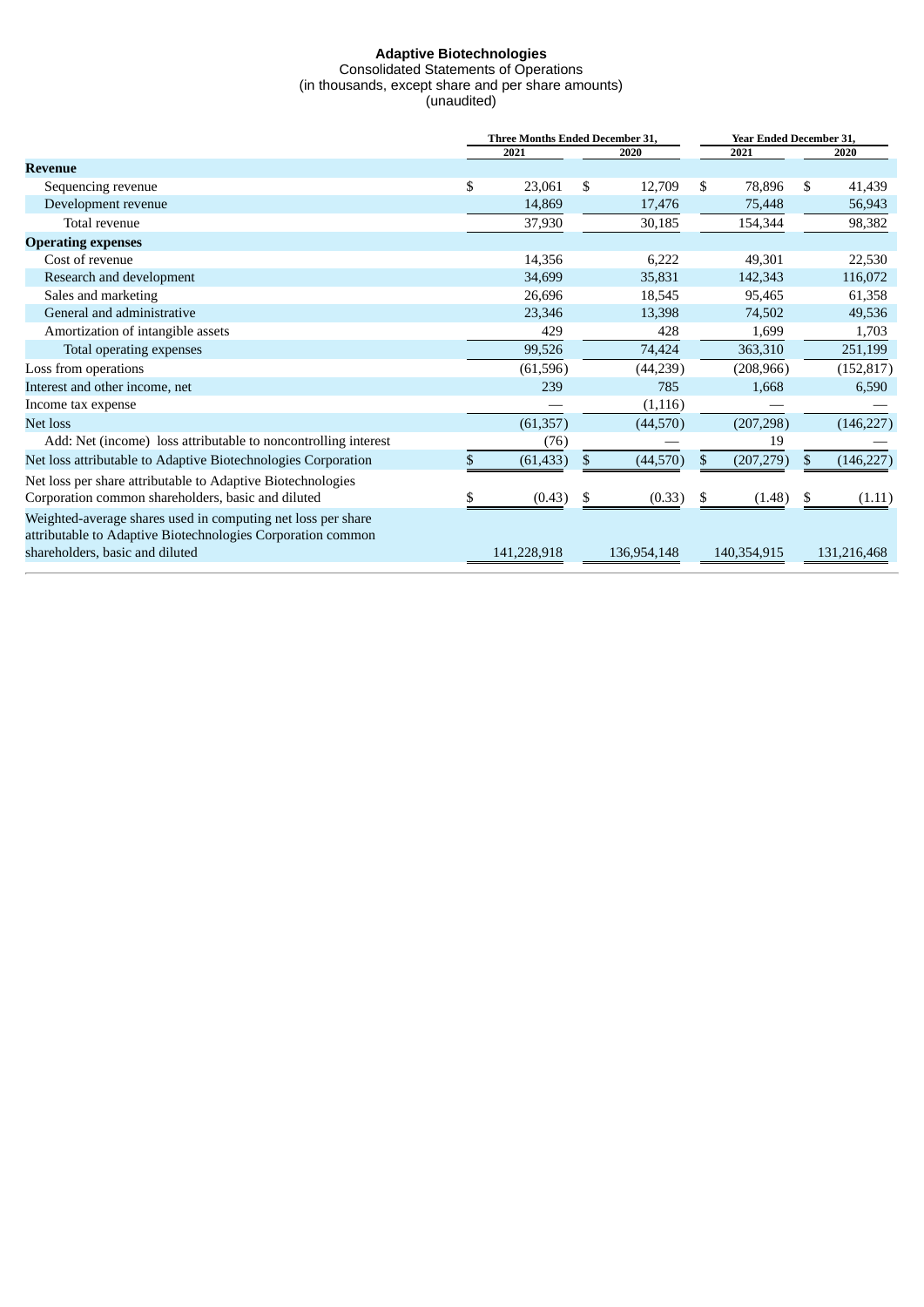#### **Adaptive Biotechnologies** Consolidated Balance Sheets (in thousands, except share and per share amounts) (unaudited)

|                                                                                                     | December 31,  |            |    |            |
|-----------------------------------------------------------------------------------------------------|---------------|------------|----|------------|
|                                                                                                     |               | 2021       |    | 2020       |
| <b>Assets</b>                                                                                       |               |            |    |            |
| Current assets                                                                                      |               |            |    |            |
| Cash and cash equivalents                                                                           | \$            | 139,065    | \$ | 123,436    |
| Short-term marketable securities (amortized cost of \$214,115 and \$564,036, respectively)          |               | 213,996    |    | 564,833    |
| Accounts receivable, net                                                                            |               | 17,409     |    | 10,047     |
| Inventory                                                                                           |               | 19,263     |    | 14,063     |
| Prepaid expenses and other current assets                                                           |               | 13,015     |    | 14,535     |
| Total current assets                                                                                |               | 402,748    |    | 726,914    |
| Long-term assets                                                                                    |               |            |    |            |
| Property and equipment, net                                                                         |               | 85,262     |    | 39,692     |
| Operating lease right-of-use assets                                                                 |               | 87,678     |    | 99,350     |
| Long-term marketable securities (amortized cost of \$218,163 and \$118,429, respectively)           |               | 217,145    |    | 118,525    |
| Restricted cash                                                                                     |               | 2,138      |    | 2,138      |
| Intangible assets, net                                                                              |               | 8,526      |    | 10,225     |
| Goodwill                                                                                            |               | 118,972    |    | 118,972    |
| Other assets                                                                                        |               | 875        |    | 598        |
| <b>Total assets</b>                                                                                 | \$            | 923,344    | \$ | 1,116,414  |
| Liabilities and shareholders' equity                                                                |               |            |    |            |
| <b>Current liabilities</b>                                                                          |               |            |    |            |
| Accounts payable                                                                                    | \$            | 3,307      | \$ | 3,237      |
| <b>Accrued liabilities</b>                                                                          |               | 9,343      |    | 13,162     |
| Accrued compensation and benefits                                                                   |               | 15,642     |    | 11,950     |
| Current portion of operating lease liabilities                                                      |               | 5,055      |    | 3,529      |
| Current portion of deferred revenue                                                                 |               | 80,460     |    | 73,319     |
| Total current liabilities                                                                           |               | 113,807    |    | 105,197    |
| Long-term liabilities                                                                               |               |            |    |            |
| Operating lease liabilities, less current portion                                                   |               | 106,685    |    | 104,333    |
| Deferred revenue, less current portion                                                              |               | 98,750     |    | 163,618    |
| <b>Total liabilities</b>                                                                            |               | 319,242    |    | 373,148    |
| Commitments and contingencies                                                                       |               |            |    |            |
| Shareholders' equity                                                                                |               |            |    |            |
| Preferred stock: \$0.0001 par value, 10,000,000 shares authorized at December 31, 2021 and 2020; no |               |            |    |            |
| shares issued and outstanding at December 31, 2021 and 2020                                         |               |            |    |            |
| Common stock: \$0.0001 par value, 340,000,000 shares authorized at December 31, 2021 and 2020;      |               |            |    |            |
| 141,393,865 and 137,646,896 shares issued and outstanding at December 31, 2021 and 2020,            |               |            |    |            |
| respectively                                                                                        |               | 14         |    | 14         |
| Additional paid-in capital                                                                          |               | 1,324,006  |    | 1,253,971  |
| Accumulated other comprehensive (loss) gain                                                         |               | (1, 137)   |    | 893        |
| Accumulated deficit                                                                                 |               | (718, 891) |    | (511, 612) |
| Total Adaptive Biotechnologies Corporation shareholders' equity                                     |               | 603,992    |    | 743,266    |
| Noncontrolling interest                                                                             |               | 110        |    |            |
| Total shareholders' equity                                                                          |               | 604,102    |    | 743,266    |
| Total liabilities and shareholders' equity                                                          |               | 923,344    | \$ | 1,116,414  |
|                                                                                                     | $\frac{3}{2}$ |            |    |            |